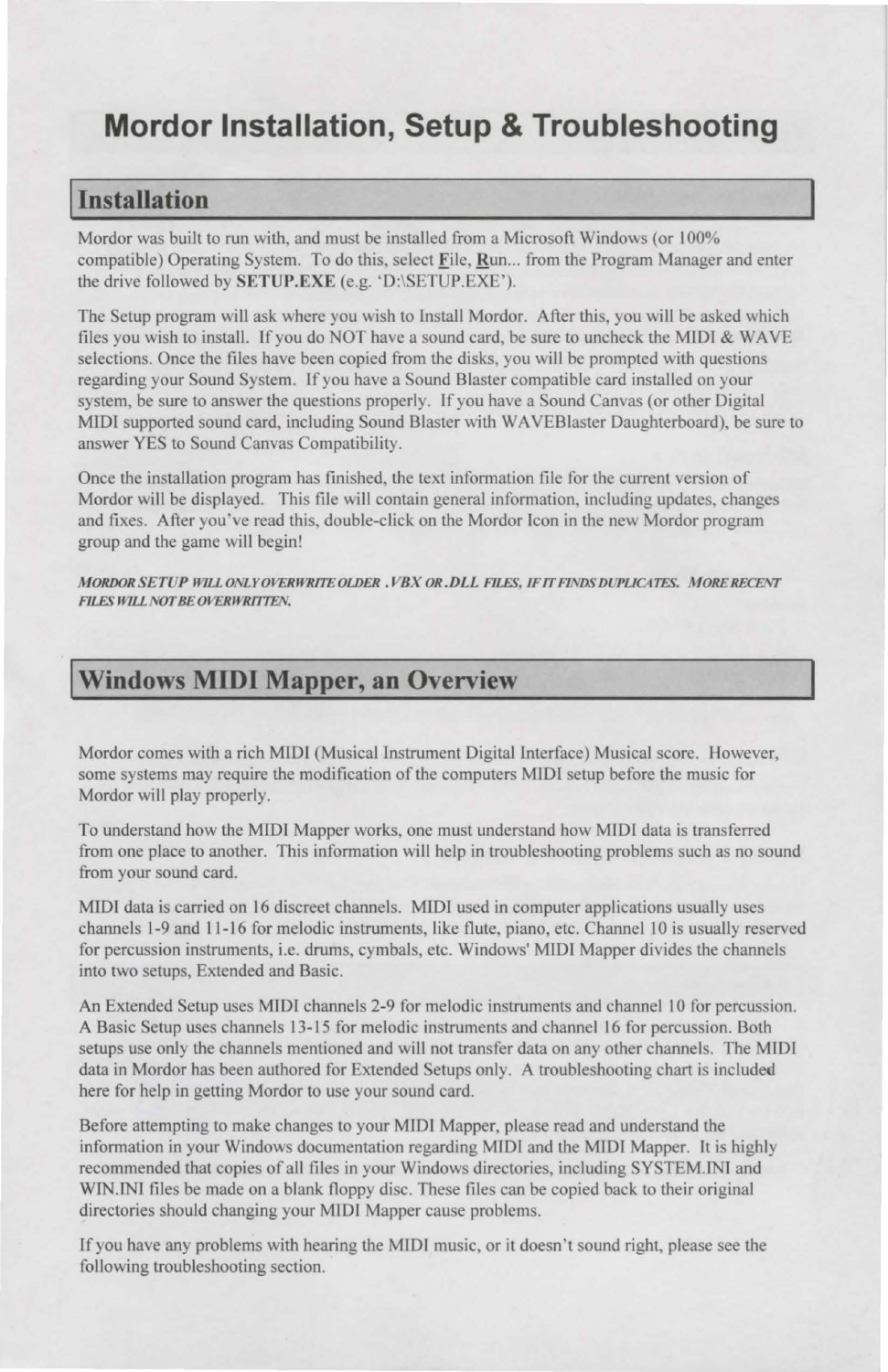### **I Troubleshooting**

### *Other Desktop Managers*

As with most other windows applications, Mordor is only guaranteed to run correctly with the Program Manager that comes with Windows. If you encounter problems with any other program manager or Desktop, it's recommended that you switch back to the Windows program manager. Support for Mordor only covers it running under Windows Program Manager.

### *Windows NT or Windows 95*

If you are using Windows NT or Windows 95, it's recommended that you do the following:

- I. Run Mordor in a Separate VDM
- 2. Turn off the Full Drag feature (Windows NT only)

### *Microsoft Office*

There are known problems with the Microsoft Office toolbar running in the background and interfering with other applications. It's recommended that if you have the toolbar loaded, you unload it before playing Mordor. This may solve many problems, including GPFs.

### *Display problems*

#### *Problem*

Black/Blank Graphics

#### *Solutions*

- You need the latest drivers for your video card
- 2. Turn on the No StretchBlt option in the Game Options window from the Main Menu

### *GPFs*

If you encounter a GPF while booting up the program, there's a good chance that it's related to the Sound setup or the Video Driver.

### *WinOS/2 or another Operating Systems*

Mordor was written to be compatible with Microsoft Windows 3.1, 3.11, Windows NT 3.x and Win95. If you are attempting to use Mordor under any other Operating System, we cannot guarantee functionality and will not be able to give Technical Support for such problems.

# **I Optimization**

It's highly recommended that you have a substantial sized Disk Cache when playing Mordor. You can achieve this by either using SMARTDRIVE (which comes with MS-DOS), or the Windows Internal Caching system, which you can set up by entering the Control Panel, clicking on System, then Virtual Memory. A minimum size of 1024 Kbytes is recommended. If your system still runs slow (or you don't have a disk cache), you will probably want to turn off the Autosave feature of the game (located in the Options Control Panel).

FOR MORE CURRENT INFORMATION, SEE THE TROUBLESHOOTING SECTION OF THE MORDOR HELPLESSON!

### **I** *MIDI/Sound Troubleshooting*

### *Problem*

No Sound

#### *Solutions*

- I. Make sure your speakers or headphones are plugged in and working.
- 2. Make sure you have drivers for your sound card installed in Windows. If you have not done this, please refer to your Windows manual and the documentation for your sound card.
- 3. Your MIDI Mapper is setup for Basic, not Extended. Edit the MIDI Mapper. See below.

### *Problem*

Beeps when WAVE files should be playing

#### *Solutions*

- I. Set the ShowDevices property in the [general] section of\WINDOWSIWA VEMIX.INf to I.
- 2. WAVMJXl6.DLL is out of date, or was not installed properly.

### *Problem*

The music don't sound right.

#### *So/urion*

- 1. Make sure the sound card driver you are using is a General MIDI driver. If it is not, you will need to contact your sound card vendor or manufacturer for an updated driver. Many drivers are available on Compuserve, America on-line, and local BBS's. Drivers are device specific, which means that a driver for a Sound Blaster Pro will probably not work on any other card.
- 2. Your MIDI Mapper is setup for Basic, not Extended. Edit the MIDI Mapper. See below.

### *Problem*

The volume is very low.

### Solution

I. Many sound cards include software mixer applications. Find this and open it. If the volume for MIDI is low, turn it up.

### *Problem*

Sound is distorted

### *Solution*

1. You are probably running the speakers or sound card amplifier beyond its capacity. You might consider getting an new sound card or upgraded speakers, if your first set came with your computer. Bring up volume slowly to avoid damaging the speakers and your ears.